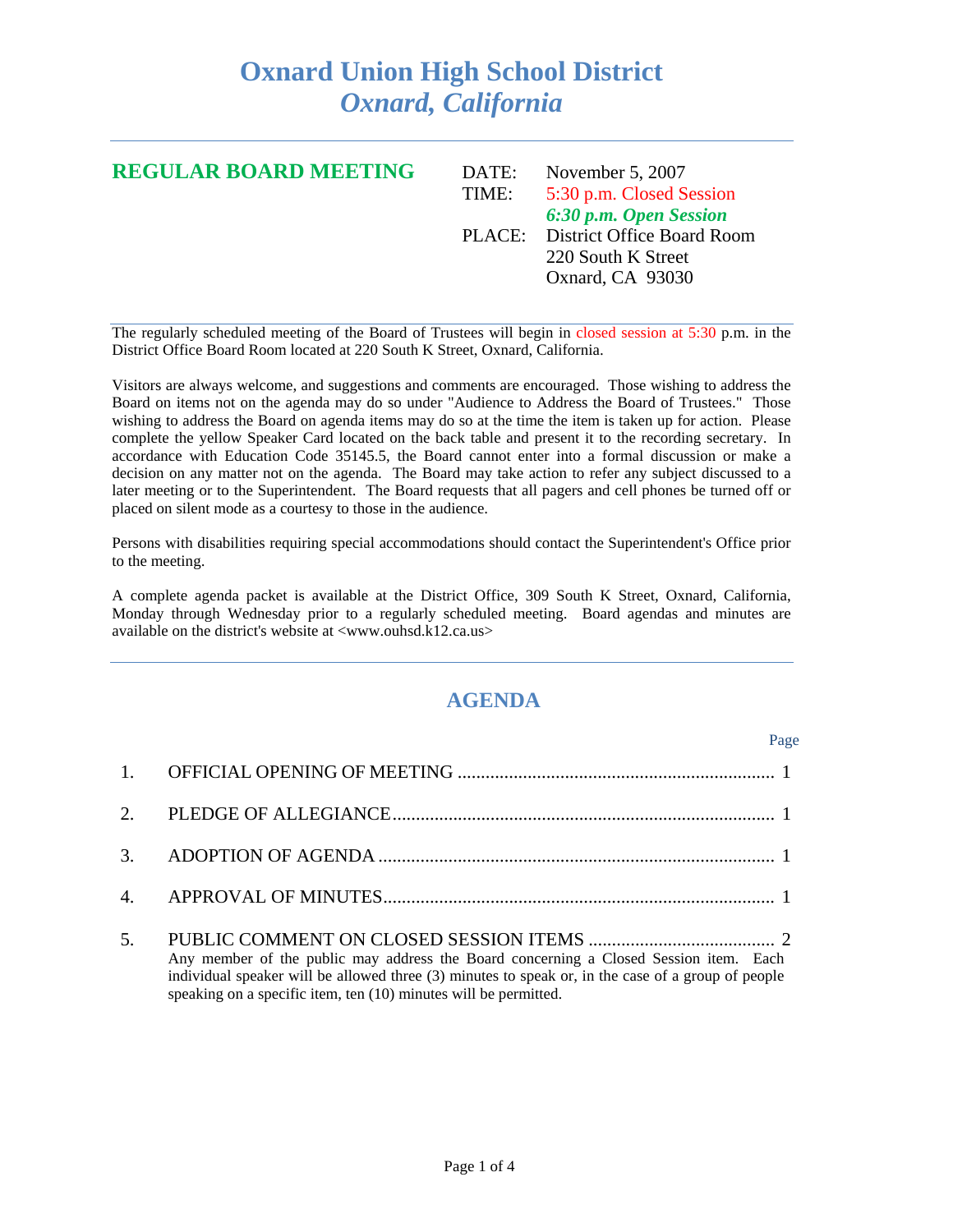Board Meeting Agenda November 5, 2007

| 6. | During this time, the Board may adjourn to Closed Session to discuss confidential material relating<br>to the items listed below.                                                                                                                                                                                                                                                                                                                                                                                                                                                                                   |                                                                                                                                                                                                                                                                             |  |
|----|---------------------------------------------------------------------------------------------------------------------------------------------------------------------------------------------------------------------------------------------------------------------------------------------------------------------------------------------------------------------------------------------------------------------------------------------------------------------------------------------------------------------------------------------------------------------------------------------------------------------|-----------------------------------------------------------------------------------------------------------------------------------------------------------------------------------------------------------------------------------------------------------------------------|--|
|    | Α.                                                                                                                                                                                                                                                                                                                                                                                                                                                                                                                                                                                                                  | Student Personnel [Education Code §35146, 48912, 48919]                                                                                                                                                                                                                     |  |
|    | <b>B.</b>                                                                                                                                                                                                                                                                                                                                                                                                                                                                                                                                                                                                           | Conference with Legal Counsel – Existing Litigation<br>[Government Code 54956.9(a)]<br>Unification                                                                                                                                                                          |  |
|    | C.                                                                                                                                                                                                                                                                                                                                                                                                                                                                                                                                                                                                                  | Conference with Agency Labor Negotiator<br>[Government Code §54957.6]<br><b>Agency Negotiator:</b><br><b>Roger Rice</b><br><b>Assistant Superintendent-Human Resources</b><br>Employee Organization: Oxnard Federation of Teachers -Certificated Unit                       |  |
|    | D.                                                                                                                                                                                                                                                                                                                                                                                                                                                                                                                                                                                                                  | Conference with Real Property Negotiator [Government Code §54956.8]<br>V.C. Parcel #188-0-110-325<br>Property:<br>Negotiator:<br>Randy Winton, Assistant Superintendent-Business Services<br>Under Negotiations: Owner's non-responsive position regarding property inquiry |  |
| 7. | $(6:30 p.m. - Time Approximate)$                                                                                                                                                                                                                                                                                                                                                                                                                                                                                                                                                                                    |                                                                                                                                                                                                                                                                             |  |
| 8. | Those persons wishing to address the Board may do so at this time by completing a yellow Speaker<br>Card, located on the back table, and presenting it to the recording secretary. Please address your<br>comments to the Board President. Individual presentations are limited to three (3) minutes each, or in<br>the case of a group of people speaking on a specific items, ten (10) minutes will be permitted. Please<br>refer to the complete text of Oxnard Union High School District Board Policy 910: Procedures for<br>Communicating with the Board of Trustees, located in the front of the Board book. |                                                                                                                                                                                                                                                                             |  |
| 9. |                                                                                                                                                                                                                                                                                                                                                                                                                                                                                                                                                                                                                     |                                                                                                                                                                                                                                                                             |  |

- A. General District Acknowledgements/Updates: *Superintendent Jody Dunlap*
- B. Regular Report: *Student Representative to the Board, Seira Matsushima*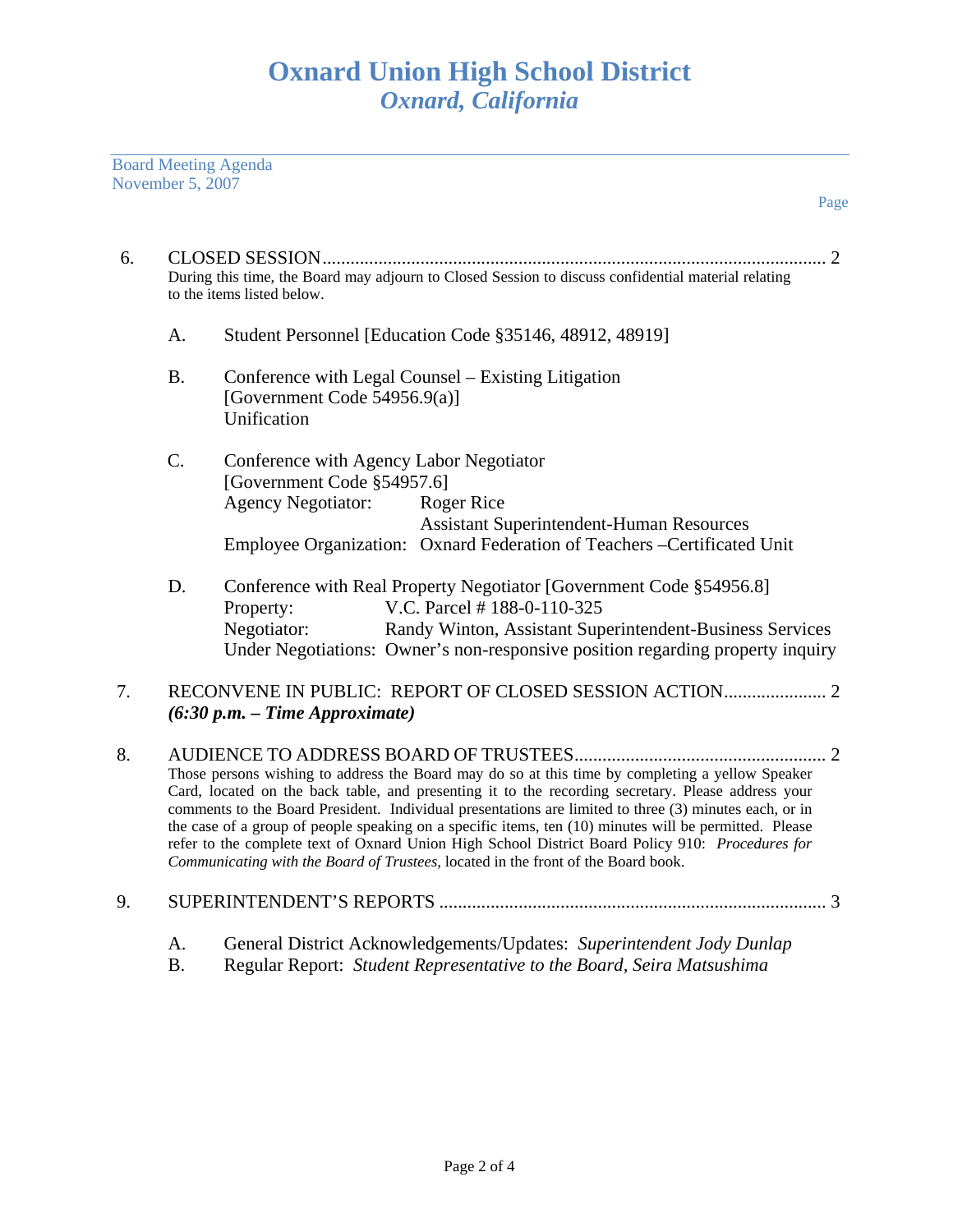Board Meeting Agenda November 5, 2007

| 10. |           | <b>CONSENT CALENDAR</b>                                                              |
|-----|-----------|--------------------------------------------------------------------------------------|
|     | A.        |                                                                                      |
|     | <b>B.</b> |                                                                                      |
|     | C.        | Consideration of Approval of Non-Public School Placement for Student                 |
|     |           | Case Numbers Fifteen to Twenty, 07-08, According to the                              |
|     |           | Recommendation of the Student's IEP Team and the Director of                         |
|     |           |                                                                                      |
|     | D.        | Consideration of Approval of Student Expulsion by Voluntary Agreement                |
|     |           | of the School Principal, the Student, and the Students'                              |
|     |           |                                                                                      |
|     | E.        | Consideration of Approval of Student Expulsion by Recommendation of                  |
|     |           |                                                                                      |
|     | F.        | Consideration of Approval of the Notice of Completion between Oxnard                 |
|     |           | Union High School District and Kiwitt General Building Completion                    |
|     |           | of Site Work for the New Portable Building at the District Office  4                 |
|     | G.        | Consideration of Approval of the Notice of Completion between Oxnard                 |
|     |           | Union High School District and Zeller Electric Corporation for Pool                  |
|     |           |                                                                                      |
|     | H.        | Consideration of Adoption of Resolution No. 07-43 to Open New Clearing               |
|     |           |                                                                                      |
|     | I.        | Consideration of Approval of Modifications to Adolfo Camarillo's                     |
|     |           |                                                                                      |
|     | J.        | Consideration of Approval of the Contract between Oxnard Union High                  |
|     |           | School District and Kiwitt's General Building for the Baseball                       |
|     |           |                                                                                      |
|     | K.        | Consideration of Approval of the Contract between Oxnard Union High                  |
|     |           | School District and Fence Factory for the Baseball Field Fencing                     |
|     |           |                                                                                      |
|     | L.        | Consideration of Approval of the Contract between Oxnard Union High                  |
|     |           | School District and Abby Carpet Warehouse (dba) Buena Ventura                        |
|     |           | Flooring Inc., for New Flooring in the Library at Channel Islands High<br>$\cdots$ 5 |
|     |           |                                                                                      |
|     | M.        | Consideration of Approval of the Contract between Oxnard Union High                  |
|     |           | School District and Quality Paving for Resurfacing the Main Parking                  |
|     |           | Consideration of Approval of Notice of Completion of the Tennis Court                |
|     | N.        | Project at Hueneme High School by Malibu Pacific Tennis Courts,                      |
|     |           |                                                                                      |
|     | O.        | Consideration of Approval of Notice of Completion of the Asphalt Project             |
|     |           |                                                                                      |
|     |           | at the Maintenance Yard at Channel Islands High School by R.                         |
|     | P.        | Consideration of Approval of Agreement with Amar Ranch Market for                    |
|     |           |                                                                                      |
|     |           |                                                                                      |